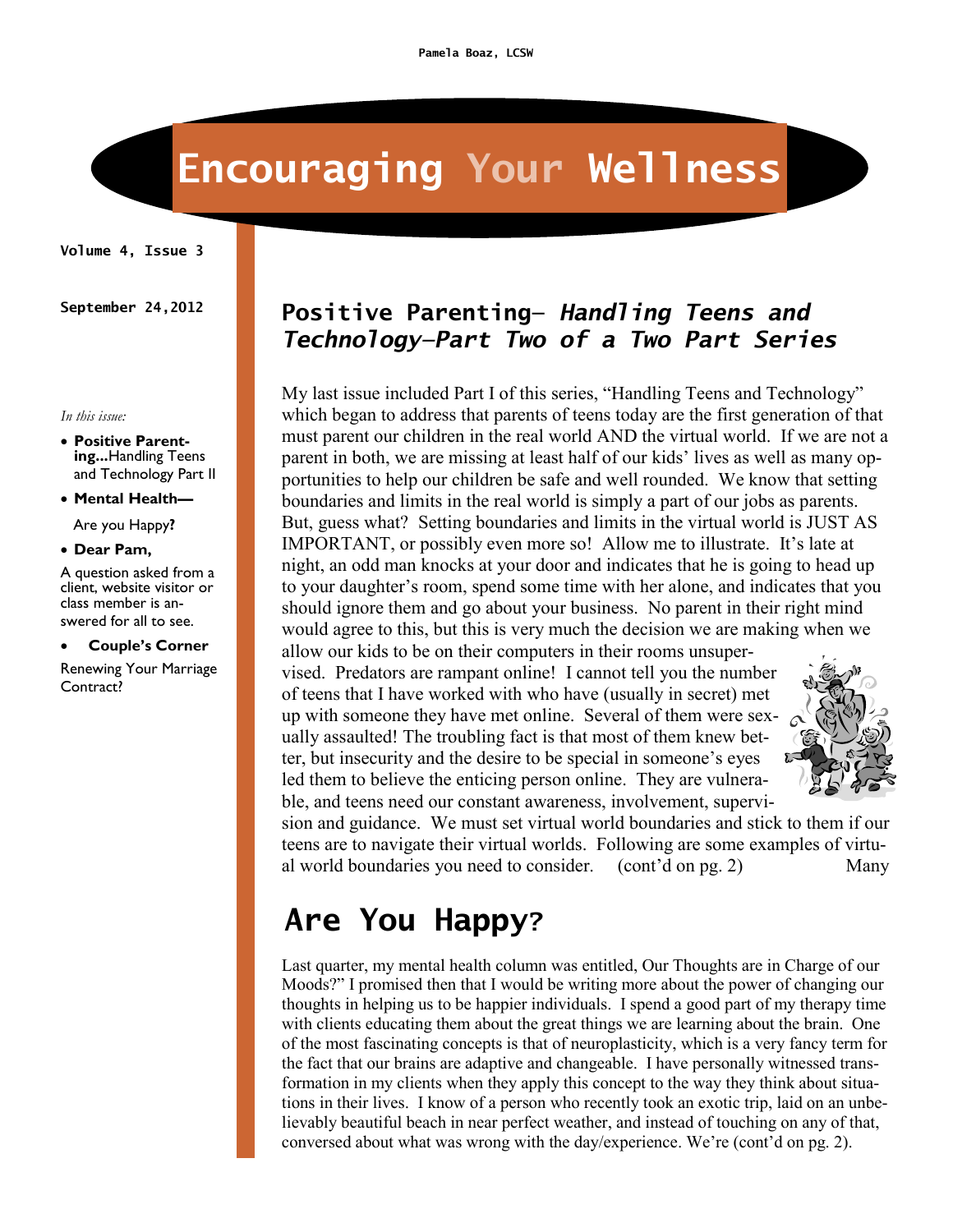#### **Dear Readers,**



**"Use of technology is a privilege and it requires that a parent know their child's passwords.**

Hallelujah for September! I don't know about you, but I am very happy that the hottest summer on record is coming to a close, and the fall temperatures are here to reinvigorate me. I hope this issue of **Encouraging Your Wellness** finds you happy and staying healthy. And, as always, I hope you find this newsletter informative as well as inspirational in helping you be the person, parent, and partner you want to be. Happy Reading!

When my middle school daughter arrives at school each morning, she sends me a text to let me know she is there. She will often also make some sort of a funny comment or give me a message for my day. Recently, she sent me a text that read, "Have a greatful day." What she meant was to have a day full of great things, but I liked the message, Have a *grateful* day even more. When I am mindful about being grateful, my days go so well. I slow down to think about all that I am grateful for, and before long, I am overwhelmed by the gratitude I am feeling. When people ask me how I listen to stories of pain and tragedy all day long, it throws me. The way I see it is that I am so amazingly lucky to spend time with people who are willing to let me in; to see a part of their painful journeys, and trust me to offer them something along the way. So, to all my readers and clients, both past and present, thanks for making me have Grateful Days!

#### **Handling Teens and Technology—**cont'd from pg. 1

- Educate your child that they are to never share their password with friends or extended others, including their BFF!
- Use of technology is a privilege and it requires that a parent know their child's passwords. Regularly check it to make sure your child has not changed it.
- Look at your phone bill. You need to know how much your child is texting, and when. If they are texting late at night, it is interfering with their sleep and therefore, school and health. If they are texting all through homework and studying, they need a limit set for them.
- When your teen is involved in online gaming, know that "relationships" develop. These gamers become trusted others to your child. Have a rule that they play online games with others they know in person, or that those friends remain online friends only!
- Establish a rule that an adult is the only one allowed to clear the browser history and keep a log of when this was last done to ensure this rule is followed.

#### **Thoughts and Moods...** cont'd from pg. 1

talking minor blips! When one of my clients tends to be stuck in this pattern, we try to begin to change the "super-highway to the negative" pathway in their brain. When we force ourselves to intentionally look for all that is positive in a situation, before looking to the negatives, our brain begins to adapt to more positive thinking. I once worked with a teen who described herself as the most negative person she knew, and unfortunately, she was right. However, she worked hard at this concept of changing her negative-thinking pathway in her brain, and really embraced forcing herself to find the good, even if very difficult situations. I am happy to tell you that, at the end of our work together, she could have been the poster child for optimism. It brings tears to my eyes when I think of how much happier she became by working hard in this way. A client of mine recently brought me a simple flow chart titled <u>Are You Happy</u>? If you answered Yes, it led to "Keep doing" what you're doing" but if you answered no, it led to "Do You Want to be Happy? (cont'd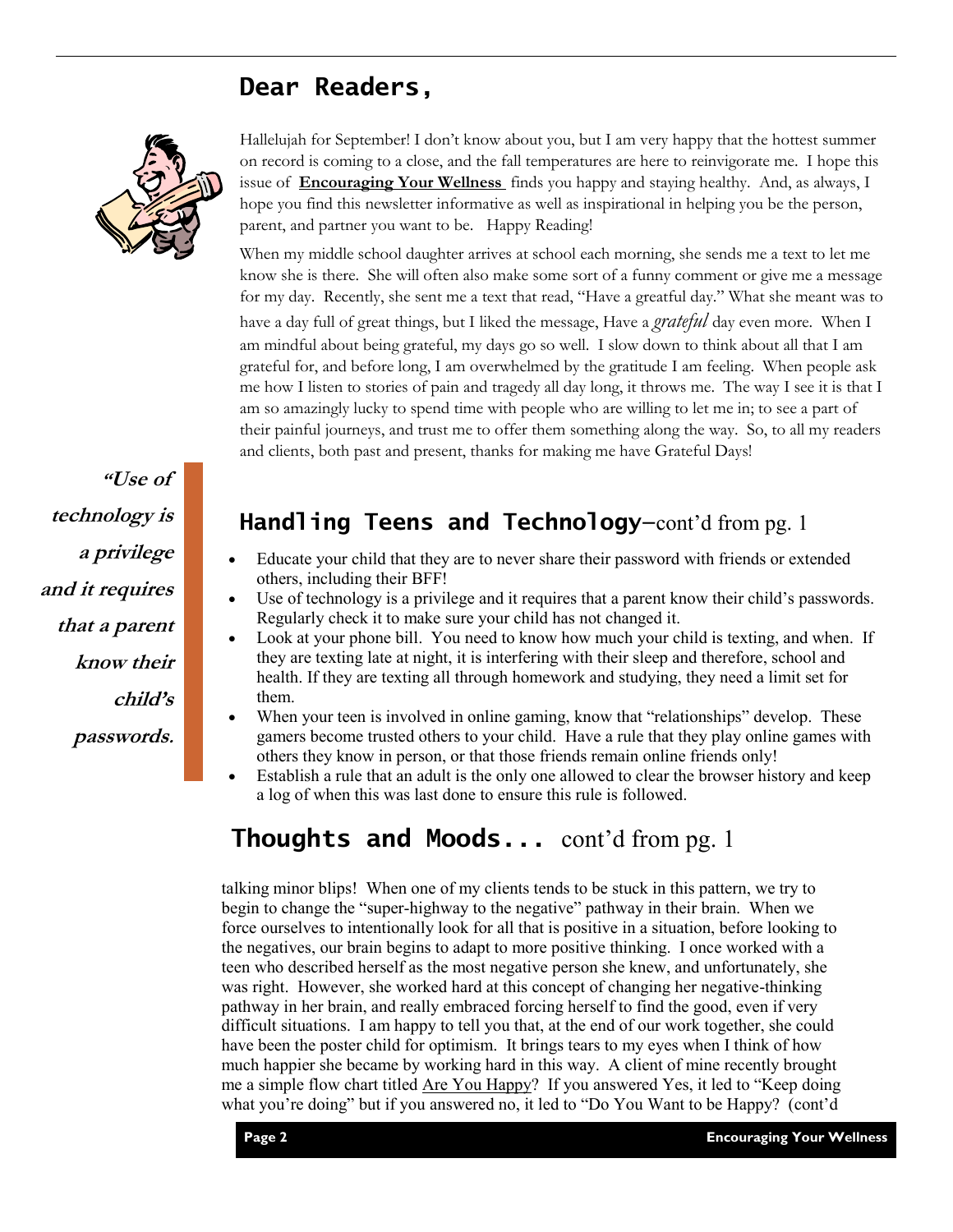## **Couple's Corner—**

When our wedding anniversary approaches, my husband and I often joke that it is time to decide if we are renewing our contract. We joke about the pros and cons of renewing the contract, and what addendums are required. After 18 years of marriage, I guess we have decided to renew that contract a lot! As with any contract, both sides get something they are after. A contract with the cable company means we get a gazillion channels and they get a chunk of our hard-earned money. A business contract outlines both what we give and what we get in return. Typically, a contract is negotiated so that both parties get something they want in exchange for something they are willing to give. Marriages aren't so different. Happy marriages are most often those where both parties feel like they are getting a good deal—they are willing to give for what they get in return. In my experience, couples most often decide against renewing their contract, i.e. divorce, when one or both feel like they are not getting an amount that is equitable to what they are giving. When we are contemplating a contract, we negotiate for what we need in order to make it mutually beneficial. We need to do this is our marriages as well. For example, I am willing to  $\frac{1}{\omega}$  if vou are willing to meet me halfway by When we are willing to give something . When we are willing to give something in order to get something we need, both parties feel a sense of collaboration and contribution. The "contract" tends to feel mutually beneficial, which leads to a desire to renew it, year after year!

## **Handling Teens and Technology —**cont'd from page 2 *"...make*

- Online pornography is not the Playboy of yesterday. It is seriously messing with the sexuality of viewers, including young people. Talk with your kids about this issue and the inherent dangers from a realistic standpoint; it interferes with normal sexual development.
- Establish a contract and have your child sign it! The contract should include all of your rules for technology use as well as the consequences of violating the rules. Refer to Part I of this series for more language and boundaries to include in the contract. Stick to the contract!
- Put all computers in a central area of the home and make yourself a pain by continuously looking at what your child is doing online.
- Spot check everything including online browser history, cell phones, facebook, twitter and let your child know you are doing it. If it is part of the contract, it should not have to be done with sneakiness.

There are entire books written on this topic, and I know I have only covered the very basics. My intention is to inform parents that there are very good kids, from loving families, that are in desperate need of parents to guide them in this arena. We cannot afford to be ignorant in this area, and in fact, our kids need us to be their parents in this world possibly even more than their real world. Please let me know if I can help you in any way with this.

#### **Thoughts and Moods...** Cont'd from pg. 2

To this question, yes led to "Change Something' and no led to 'Keep Doing what You're Doing." I think I liked this so much for it's simplicity. If we are unhappy and want to become happier, we must change something. I suggest that we start by changing our way of thinking. Looking for what is right instead of what went wrong, looking for what is good rather than what appears bad, examining and embracing our strengths rather than obsessing about our weaknesses, considering what it is that we are grateful for rather than what others have that we don't. If the "super-highway" in our brain is leading repeatedly to the negative, it is time for some new road construction. We can give our brain a new super-highway if we work hard at intentionally building that new pathway. It is hard at first, to come up with the positives in some situations. However, with practice, I promise it becomes easier. Without much maintenance on the old super-highway, the new positive superhighway will soon be the most traveled one in your brain. Let me know if I can help.



*yourself a pain by continuously looking at what your child is doing online."*